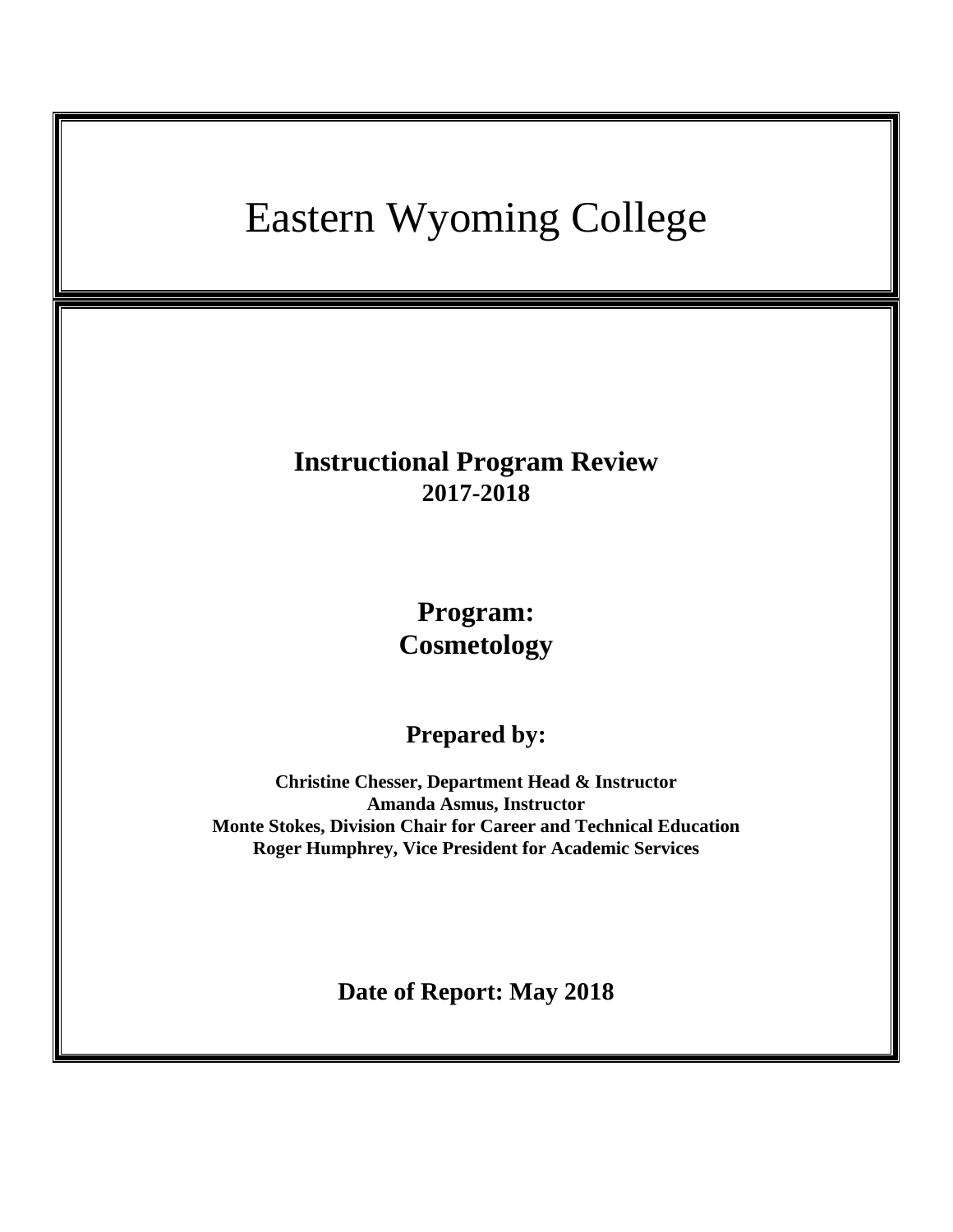# **EASTERN WYOMING COLLEGE Instructional Program Review**

**Program Name**: Cosmetology

#### **Part I: Statistical Data from the past three years:**

|                                  | 2014-2015 | 2015-2016 * | 2016-2017 * | 5-Year<br>Average |
|----------------------------------|-----------|-------------|-------------|-------------------|
| <b>Annualized FTE Enrollment</b> | 33.8      | 24.6        | 35.3        | 31.7              |
| <b>Annualized FTE Faculty</b>    | 3.6       | 3.5         | 3.8         | 3.7               |
| # Students                       | 32        | 30          | 35          | 32.8              |
| # Graduated                      | 10        |             |             | 10.5              |

 $\text{FTE} = \text{Full-time equivalent}$  Notes:

Modes of Delivery:

online compressed video x face-to-face

Advisory Committee Members and Title or Role:

Betty Abernathy-Executive Director of Wyoming Board of Cosmetology Jean Soto- Inspector/Investigator Wyoming Board of Cosmetology Matt Matlock- Barber Shop Owner/Licensed Barber Jan Alexander- Salon Owner/ Licensed Cosmetologist Donna Charron- Community Member/Licensed Cosmetology Instructor and Cosmetologist

Revisions in Curriculum since Last Review:

In 2016 the Wyoming State Board of Cosmetology, through legislation, reduced the number of required clock hours for Cosmetology from 2000 to 1600. This took effect on January 1, 2017. We responded by reducing the number of clock hours for the Cosmetology AAS program at Eastern Wyoming College from 2000 to 1800 and reducing the credit hours from 72+ to 60+. Curriculum for all other programs have remained the same.

The Barber program was added fall 2018.

# **Part II Narrative Analysis**

# **Description of Community Need:**

Current Community Need/Growth of Industry:

An essential part of the cosmetology department is to provide services for the public, through our school salon, at a reduced rate. Since moving to the new area in CTEC, service sales have increased. This increase can be attributed to better visibility and an increase in students to service clients. The cosmetology department offers a full line of services to clients in the areas of esthetics, nails, hair and now barbering. The cosmetology department uses and retails high quality products to meet the needs of the community.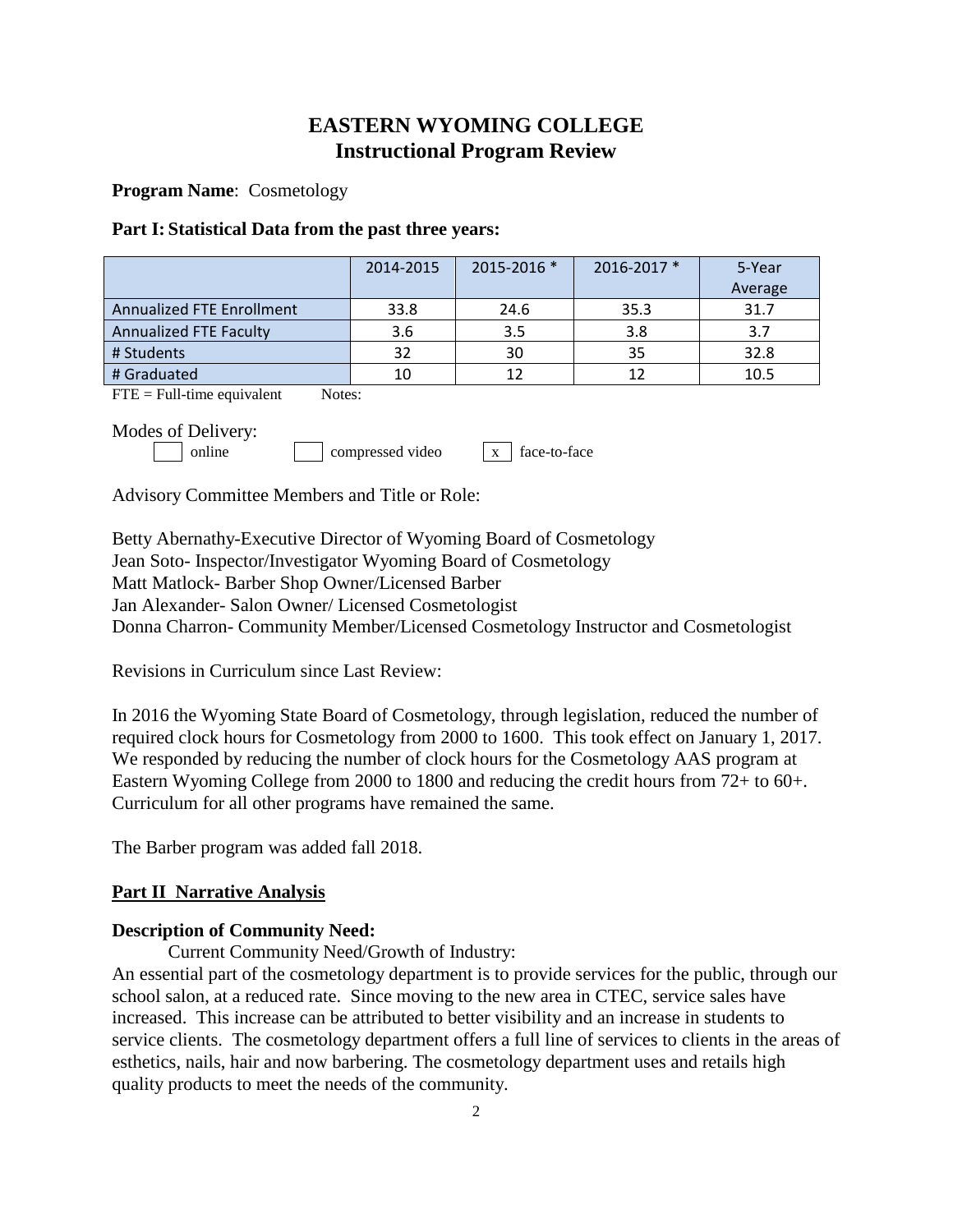## **Description of Community Need (cont.):**

The need for highly trained individuals in the fields of Cosmetology and Barbering remains constant. The department receives calls regularly from salons and barber shops looking for students to fill the needs of their salons. We receive calls from local salons as well as from salons in Nebraska and South Dakota.

| <b>United States</b>                                        | Employment |         | Percent | <b>Job Openings</b> |
|-------------------------------------------------------------|------------|---------|---------|---------------------|
|                                                             | 2016       | 2026    | Change  |                     |
| Hairdressers, Hairstylists and Cosmetologists               | 617,300    | 697,400 | 13      | 80,100              |
| <b>Barbers</b>                                              | 56,400     | 64,000  | 13      | 7600                |
| <b>Skincare Specialists</b>                                 | 61,300     | 69,700  | 14      | 8400                |
| Manicurists, Pedicurists                                    | 126,300    | 143,000 | 13      | 16,700              |
| Wyoming                                                     | Employment |         | Percent | <b>Job Openings</b> |
|                                                             | 2014       | 2024    | Change  |                     |
| Hairdressers, Hairstylists and Cosmetologists               | 730        | 759     | 3.97    | 217                 |
| Data is not available for Barbers, Skincare Specialists and |            |         |         |                     |
| Manicurists/Pedicurists in Wyoming                          |            |         |         |                     |

# **Description of State and National Trends** (if applicable)

All areas of the beauty industry continue to enjoy above average growth. The industry continues to attract persons seeking a high degree of flexibility in a career. In the state of Wyoming employment is expected to grow by almost 4% and 13-14% nationally with the largest job openings coming from replacement openings.

Other information or comments that would assist the Curriculum and Learning Council: Note: the data for the State Employment Trends and the National Employment Trends are not directly comparable. The projection period for state data is from 2014-2024, while the projection for national data is from 2016-2026. Job Opening refers to the average annual Job openings due to growth and net replacement.

Bureau of Labor Statistics, U.S. Department of Labor, Occupational Outlook Handbook, Barbers, Hairstylists, and Cosmetologists, on the Internet at [https://www.bls.gov/ooh/personal-care-and-service/barbers-hairstylists-and](https://www.bls.gov/ooh/personal-care-and-service/barbers-hairstylists-and-cosmetologists.htm)[cosmetologists.htm](https://www.bls.gov/ooh/personal-care-and-service/barbers-hairstylists-and-cosmetologists.htm) (visited April 13, 2018)

State and National Wages (from 2004 through 2014) Hairdressers, Hairstylists, and Cosmetologists

| Location             | Pay    | 2017   |        |        |        |        |
|----------------------|--------|--------|--------|--------|--------|--------|
|                      | Period | 10%    | 25%    | Median | 75%    | 90%    |
| <b>United States</b> | Hourly | 8.73   | 9.71   | 11.75  | 16.88  | 24.36  |
|                      | Yearly | 18.170 | 20,200 | 24,850 | 35,100 | 50.670 |
| Wyoming              | Hourly | 9.49   | 11.20  | 13.54  | 15.56  | 21.80  |
|                      | Yearly | 19,752 | 23,303 | 28,161 | 32,360 | 45,346 |

#### Skincare Specialists

| Location             | Pay    | 2017   |        |        |        |        |
|----------------------|--------|--------|--------|--------|--------|--------|
|                      | Period | 10%    | 25%    | Median | 75%    | 90%    |
| <b>United States</b> | Hourly | 8.97   | 10.59  | 14.46  | 20.33  | 28.27  |
|                      | Yearlv | 18.650 | 22,020 | 30,080 | 42,280 | 58,810 |
| Wyoming              | Hourly | 9.58   | 26.70  | 31.49  | 36.78  | 39.96  |
|                      | Yearly | 19.915 | 55,517 | 65,499 | 76,513 | 83,125 |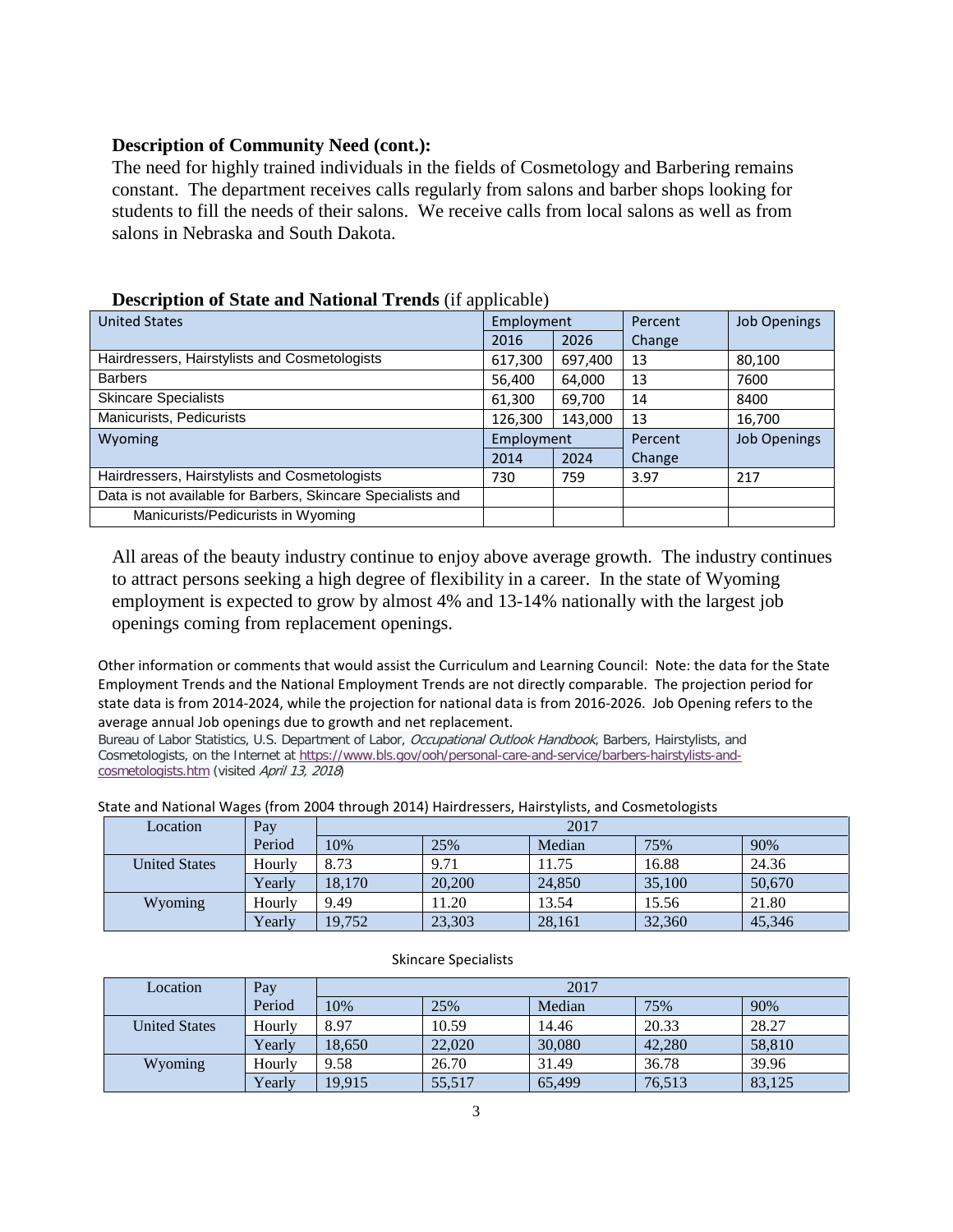#### Manicurists and Pedicurists

| Location             | Pay    | 2017   |        |        |        |        |
|----------------------|--------|--------|--------|--------|--------|--------|
|                      | Period | 10%    | 25%    | Median | 75%    | 90%    |
| <b>United States</b> | Hourly | 9.37   | 9.97   | 11.17  | 13.00  | 15.89  |
|                      | Yearly | 19.480 | 20,730 | 23,230 | 27,040 | 33,050 |
| Wyoming              | Hourly | 8.25   | 9.13   | 11.52  | 21.45  | 24.74  |
|                      | Yearly | 17,154 | 18,988 | 23,957 | 44,622 | 51,450 |

|                      |        | -----       |           |        |             |              |
|----------------------|--------|-------------|-----------|--------|-------------|--------------|
| Location             | Pay    | 2017        |           |        |             |              |
|                      | Period | 10%         | 25%       | Median | 75%         | 90%          |
| <b>United States</b> | Hourly | 8.95        | 10.12     | 12.33  | 18.02       | 23.31        |
|                      | Yearly | 18.610      | 21,050    | 25,650 | 37,490      | 48,480       |
| Wyoming              | Hourly | Data is not | Available | For WY | For Barbers | Specifically |
|                      | Yearly |             |           |        |             |              |

**Barhers** 

We believe it is important to note that the nature of the cosmetology industry as a cash based business and as a business in which traditional employment is not necessarily the norm, wage information is underreported. Employment data typically does not include independent contractors. For instance in Wyoming, there are currently 952 Independent Contractor licenses issued for the current year.

Other information or comments that would assist the Commission: Information on this chart was from Wyoming Employment Projections [http://doe.state.wy.us/lmi/proj2005/long\\_occ2014.htm.](http://doe.state.wy.us/lmi/proj2005/long_occ2014.htm) Wage data are collected by each state through the Occupational Employment Statistics (OES) survey, conducted by the Bureau of Labor Statistics (BLS) at the U.S. Department of Labor. National wage estimates are developed by BLS. State and national occupation information is classified using the Standard Occupation Classification (SOC) system. Information was also collected from http:/doe.state.wy.us/LMI/LEWISSept2017ECI/page0018.htm. Independent Contractor license information was collected from the State Board of Cosmetology

#### **Activities in Support of Student Recruitment and Retention:**

Both full time instructors serve as co-advisors for the students in the cosmetology and barbering programs. Having co-advisors ensures that student advising is done on a consistent basis and aids in student retention. Both advisors participate in registration days.

The cosmetology department annually participates in Technology Day and in Lancer Look to facilitate in recruitment.

All students have the opportunity to participate in the Cosmetology Club. This club is a very active in both community service and campus wide activities. Monies raised through fundraising are used to provide educational trips for the students in the form of classes and field trips. Examples of community service events are annual participation in Trunk or Treat and the Cut-A-Thon. Students have also assisted in local theater productions.

4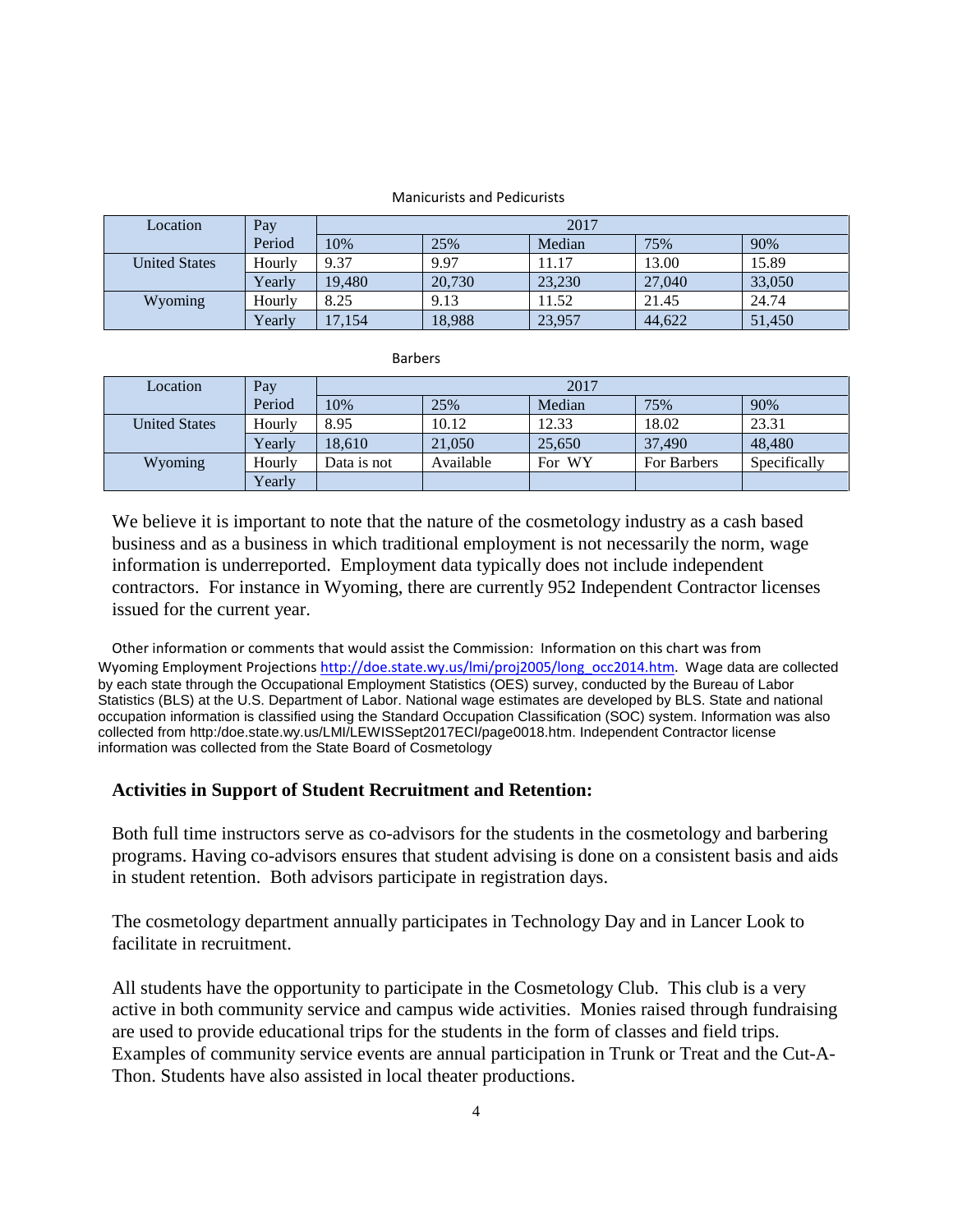## **Assessment of Student Learning:**

All students that successfully complete the program are eligible to take the NIC Exam administered by the Wyoming State Board of Cosmetology and the Wyoming Board of Barber Examiners. This is a national exam for licensure in Wyoming. Pass/Fail rates are tracked by reports from the Board of Cosmetology. Students from EWC continue to perform above the national average on the NIC exam. The first barbering class will graduate this summer and take their NIC exam in July 2018. Pass/Fail rates for barbering will also be tracked by the department.

## **Strengths of the Program and Faculty:**

The cosmetology program became stronger this year with the addition of Barbering. This is a 1000 clock hour, certificate program. In addition to the full barbering program a barbering crossover course is available. The cross-over course is designed to educate licensed cosmetologists and hairstylists in barbering. After successful completion of the 150-200 clock hour course students can sit for the NIC Barbering exam and become licensed as a barber. The completion of the new cosmetology/barbering space in CTEC has brought an increase of clients to the school salon. The new space has allowed us to expand our services to include barbering services such as hot towel shaves. Also, the addition of individual skincare treatment rooms has brought an increase in demand of facial services. Our program has recently added micro current and Ultrasonic skin scrubbing to our service menu.

Steady enrollment can be attributed to the varied degree and certificate programs available. Four certificate programs offer students a variety of choices. All the cosmetology certificates can be transitioned into the AAS Cosmetology degree. Cosmetology and hairstylists also have the option of continuing their education after graduation with the barbering cross-over course. The barbering certificate program can also be transitioned into the AAS Cosmetology degree, as well. EWC offers students the college experience that is lacking in traditional private cosmetology programs. Having the ability to receive an AAS degree along with the cosmetology curriculum helps keep our program popular.

The faculty consists of two full time instructors. Both instructors meet the degree requirements recommended by HLC. In addition to meeting the degree requirements both instructors are licensed cosmetologists and cosmetology instructors along with being licensed barbers and barber instructors. EWC cosmetology department are 2 of only 5 persons in Wyoming that hold that level of credentials. The instructors continue to pursue professional development through industry classes and additional course work from EWC.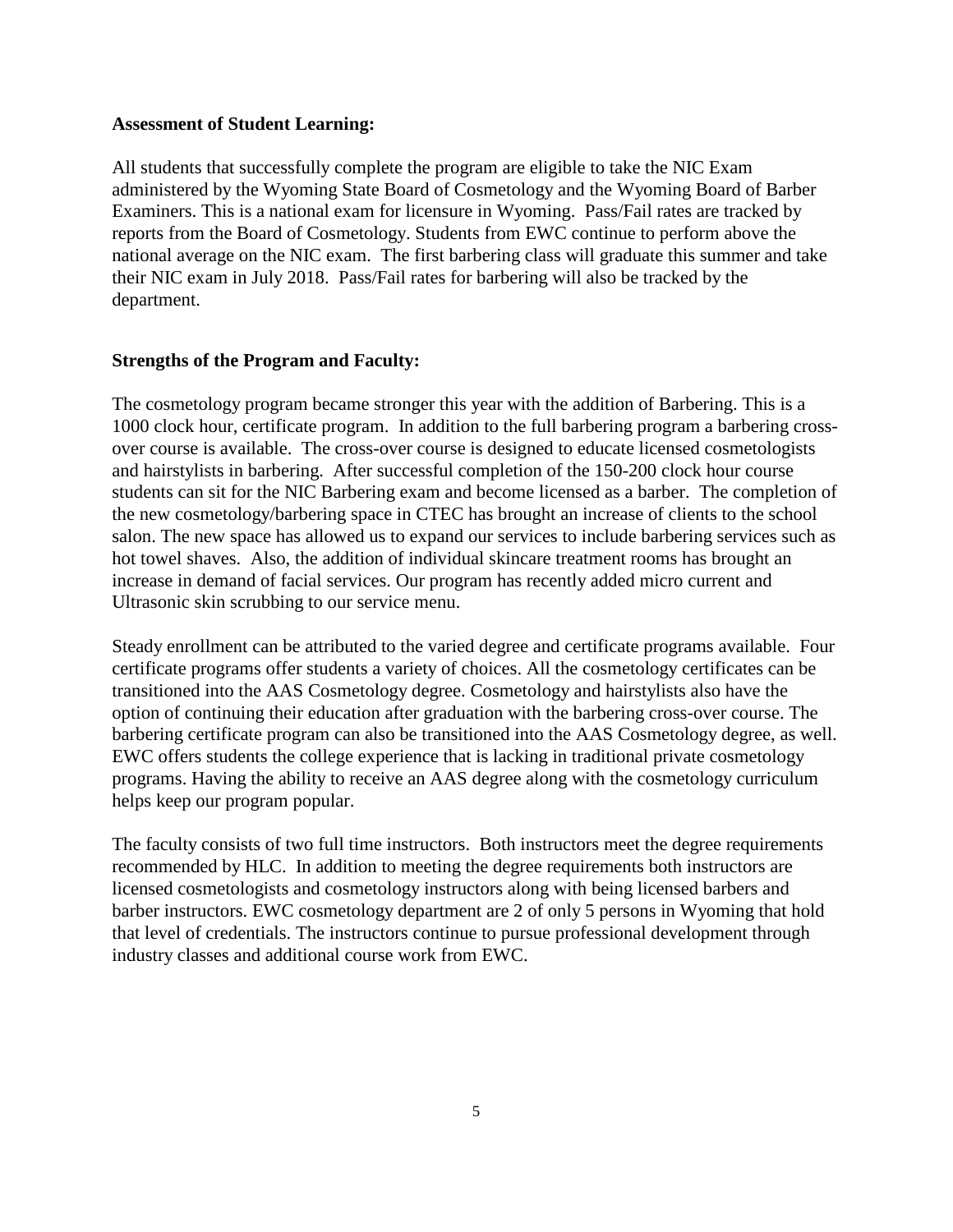## **Part III Recommendations**

**Faculty Recommendations:** Faculty member recommendations include **Continuous Improvement Plan** -

- Allow time for team members to have regular meetings and strive for professional consistency.
- Continuous use of equipment demands replacement and to proceed on a 5-year rotation with immediate replacement of damaged or broken equipment.
- Continued communication with support from all staff to ensure every student has an equal opportunity.
- Stay updated with the Wyoming Legislature to identify changes that would impact our industry
- Advance our skills as instructors and stay connected with continuing education through industry partners such as Milady, Pivot Point and Redken.
- Continued use of CAT's to facilitate a better student understanding and retention for learning.
- Remain abreast of the development of the latest equipment and technology in cosmetology and barbering.
- Develop new ideas to aid in retention of students in our programs.

The faculty would also like to recommend that serious consideration be given to the addition of a 9 month employee. There are specific instructor to student ratio regulations for both the barbering and cosmetology programs. These regulations are set by the State of Wyoming boards governing both these programs. The ratio is 1:20 students. With 2 full time instructors that limits us to only 40 students across all programs. With the addition of another instructor recruitment efforts can continue and the addition of an evening clinic floor would be an option and would increase the opportunity to serve the public better while allowing flexibility for our students. With an additional full time instructor we ask that another classroom be dedicated to full time cosmetology use. It is a huge disadvantage to our department to have only one dedicated classroom.

# **Advisory Committee Recommendations:**

Our advisory committee has been a great resource with the introduction of EWC's barbering program. Barbers in Wyoming are reaching retirement age, and the committee's representative from the Board of Cosmetology feels it is crucial to obtain new barbers to grow the industry. Advisory committee members feel that the employment outlook both locally and state wide remains strong. They feel that chain salons and commission-based salons offer the best chance for new graduate success. The program has been reciprocating skillfully to the curriculum changes from the State Board of Cosmetology, most notability in the reduction of hours. Infection control and safety continues to be of the upmost importance which the committee reviewed, they perceived that EWC has always been compliant with these rules and will continue to do so. The committee also recommends that EWC stay continue to communicate with the